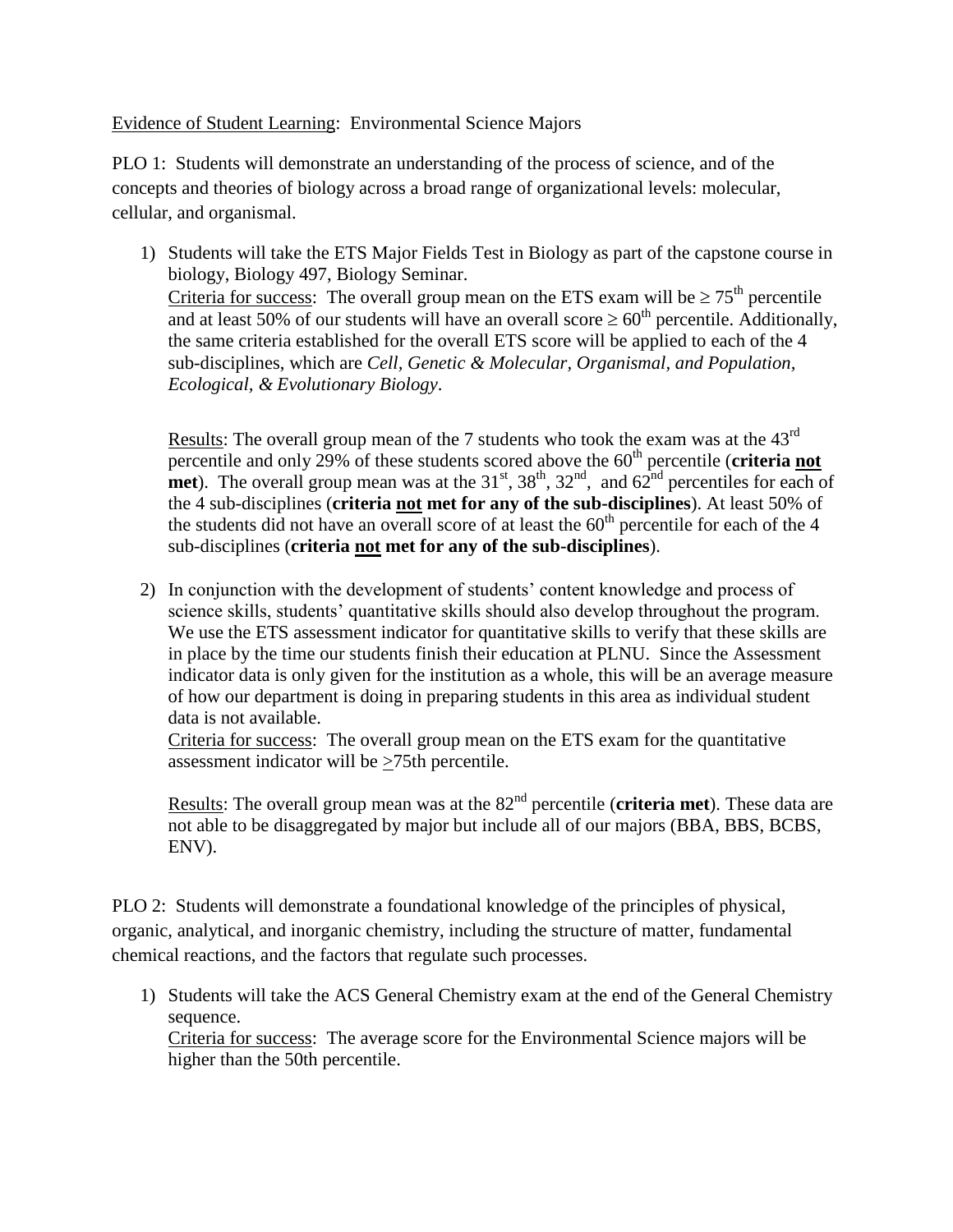2) Students will take the ACS Analytical Chemistry exam at the end of the Analytical Chemistry sequence. Criteria for success: The average score for the Environmental Science majors will be higher than the 50th percentile.

The Chemistry Department provides these data and their analysis.

PLO 3: Students will understand the basic techniques of chemical investigation and the fundamental principles and operating procedures of the major instruments used in chemical characterization and analysis.

1) Assessment tools yet to be designed. Criteria for success: Criteria not yet determined.

PLO 4: Students will participate in the life of the departments of Biology and/or Chemistry by involvement in science clubs and/or in various positions of responsibility such as graders, tutors, and teaching assistants.

1) Student participation in Biology/Chemistry clubs and in positions of responsibility will be tracked and recorded. Criteria for success: At least 80% of our students will participate in one of these positions during their time at PLNU.

Results: Data not gathered this year.

PLO5: Students will develop career goals and define a path by which to achieve these goals.

1) In order to be cleared for course registration each semester, students will answer a questionnaire regarding their career goals and their plan by which to achieve those goals and then discuss the questionnaire with their faculty advisor. Criteria for success: At least 90% of our students will participate in this questionnaire each semester.

Results: Data not gathered this year.

PLO6: Students will develop a rationally defensible integration of science and faith, particularly with regard to environmental stewardship.

1) During their senior year, students will defend the integration of their faith with various scientific topics via written and oral presentations. Criteria for success: At least 60% of our students will score at the strong level (levels: beginning, developing, strong, mature).